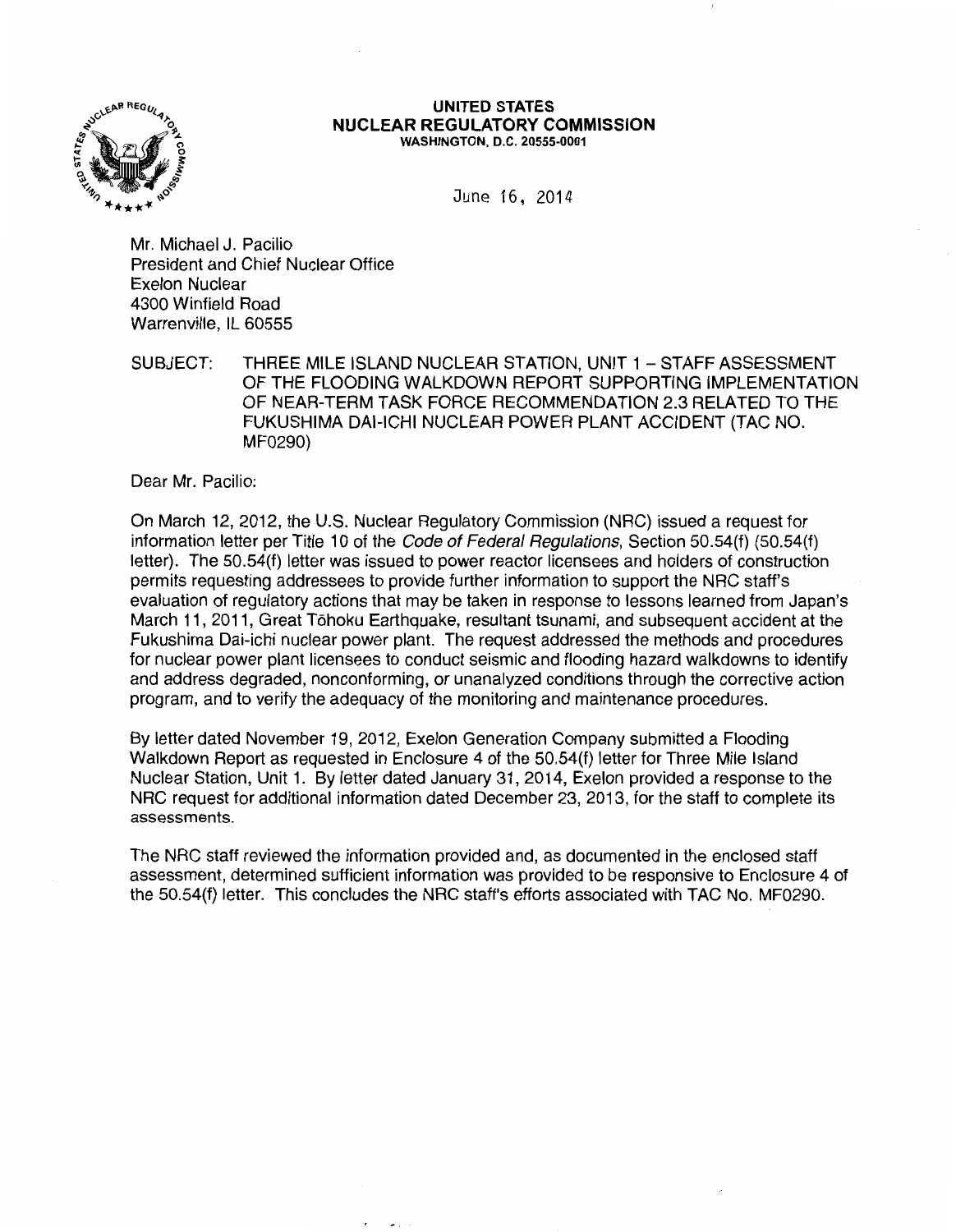M. Pacilio  $-2$  -

If you have any questions, please contact me at (301) 415-4090, or by e-mail at Jeffrey.Whited@nrc.gov.

Sincerek fusb <sub>(b</sub>eg

 $\overline{1}$ 

A. Whited, Project Manager Licensing Branch 1-2 Division of Operating Reactor Licensing Office of Nuclear Reactor Regulation

Docket No. 50-289

Enclosure: Staff Assessment of Flooding Walkdown Report

cc w/encl: Distribution via Listserv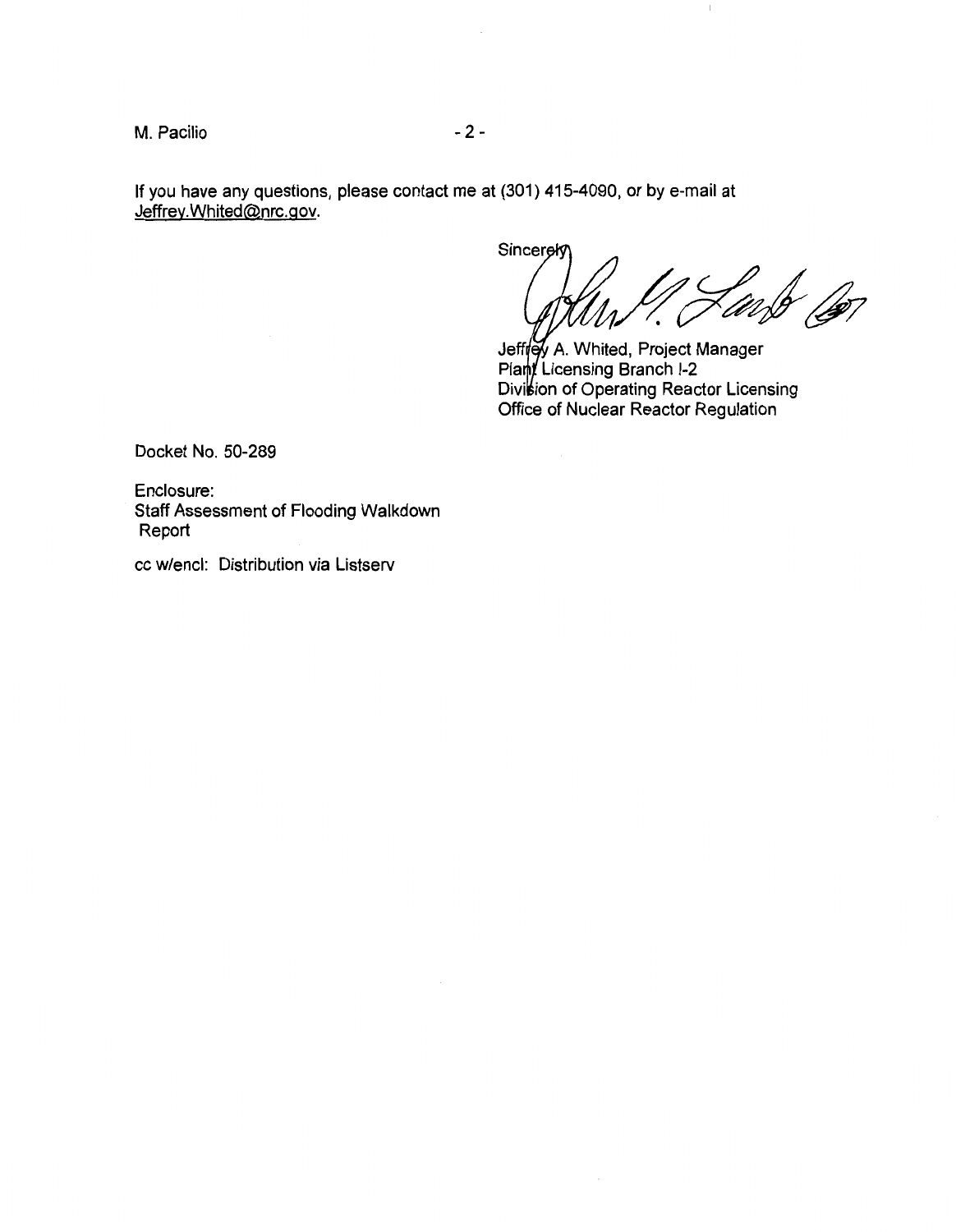## STAFF ASSESSMENT OF FLOODING WALKDOWN REPORT

## NEAR-TERM TASK FORCE RECOMMENDATION 2.3 RELATED TO

## THE FUKUSHIMA DAI-ICHI NUCLEAR POWER PLANT ACCIDENT

## EXELON GENERATION COMPANY

## THREE MILE ISLAND NUCLEAR STATION, UNIT 1

# DOCKET NO. 50-289

### 1.0 INTRODUCTION

On March 12, 2012,<sup>1</sup> the U.S. Nuclear Regulatory Commission (NRC) issued a request for information per Title 10 of the Code of Federal Regulations, Section 50.54(f) (50.54(f) letter) to all power reactor licensees and holders of construction permits in active or deferred status. The request was part of the implementation of lessons learned from the accident at the Fukushima Dai-ichi nuclear power plant. Enclosure 4, "Recommendation 2.3: Flooding,"<sup>2</sup> to the 50.54(f) letter requested licensees to conduct flooding walkdowns to identify and address degraded, nonconforming, or unanalyzed conditions using the corrective action program (CAP), verify the adequacy of monitoring and maintenance procedures, and report the results to the NRC.

Enclosure 4 of the 50.54(f) letter requested licensees to respond with the following information:

- a. Describe the design basis flood hazard level(s) for all flood-causing mechanisms, including groundwater ingress.
- b. Describe protection and migration features that are considered in the licensing basis evaluation to protect against external ingress of water into SSCs [systems, structures, and components] important to safety.
- c. Describe any warning systems to detect the presence of water in rooms important to safety.
- d. Discuss the effectiveness of flood protection systems and exterior, incorporated, and temporary flood barriers. Discuss how these systems and barriers were evaluated using the acceptance criteria developed as part of Requested Information item 1.h.
- e. Present information related to the implementation of the walkdown process (e.g., details of selection of the walkdown team and procedures) using the documentation template discussed in Requested Information item 1.j, including actions taken in response to the peer review.

<sup>1</sup> Agencywide Documents Access and Management System (ADAMS) Accession No. ML 12053A340.

<sup>2</sup> ADAMS Accession No. ML 12056A050.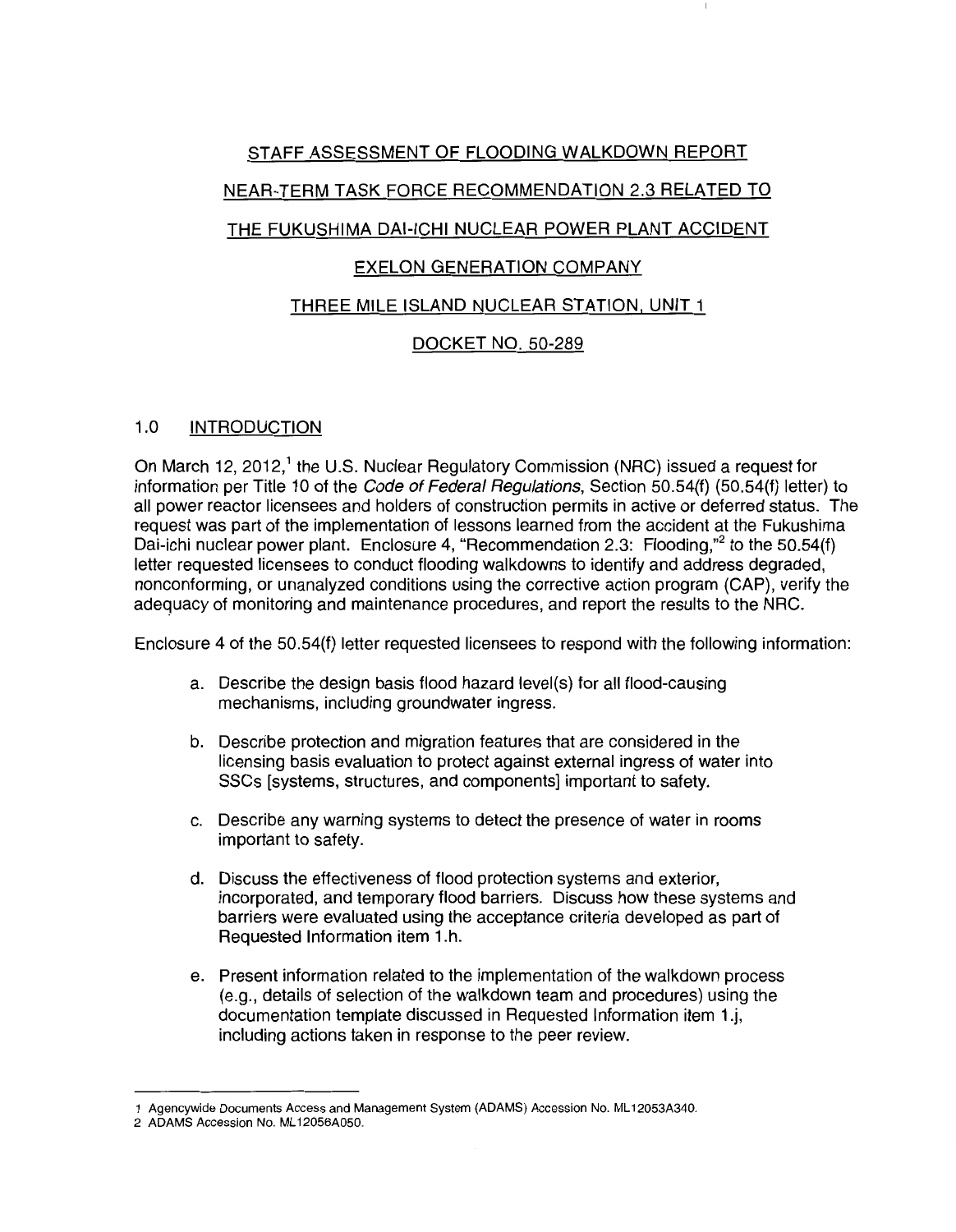- f. Results of the walkdown including key findings and identified degraded, nonconforming, or unanalyzed conditions. Include a detailed description of the actions taken or planned to address these conditions using guidance in Regulatory Issues Summary 2005-20, Revision 1, Revision to the NRC Inspection Manual Part 9900 Technical Guidance, "Operability Conditions Adverse to Quality or Safety," including entering the condition in the corrective action program.
- g. Document any cliff-edge effects identified and the associated basis. Indicate those that were entered into the corrective action program. Also include a detailed description of the actions taken or planned to address these effects.
- h. Describe any other planned or newly installed flood protection systems or flood mitigation measures including flood barriers that further enhance the flood protection. Identify results and any subsequent actions taken in response to the peer review.

In accordance with the 50.54(f) letter, Enclosure 4, Required Response Item 2, licensees were required to submit a response within 180 days of the NRC's endorsement of the flooding walkdown guidance. By letter dated May 21, 2012, $3$  the Nuclear Energy Institute (NEI) staff submitted NEI 12-07, Revision 0, "Guidelines for Performing Verification Walkdowns of Plant Flood Protection Features," to the NRC staff to consider for endorsement. NEI 12-07 describes a methodology for performing walkdowns in a manner that will address requested information items 1.a through 1.j of Enclosure 4 to the  $50.54(f)$  letter. By letter dated May 31, 2012,<sup>4</sup> the NRC staff endorsed the walkdown guidance.

By letter dated November 19, 2012,<sup>5</sup> Exelon Generation Company (Exelon, the licensee), provided a response to Enclosure 4 of the 50.54(f) letter Required Response Item 2, for Three Mile Island Nuclear Station (TMI). The NRC staff issued a request for additional information (RAI) to the licensee regarding the available physical margin (APM) dated December 23, 2013.<sup>6</sup> The licensee responded by letter dated January 31, 2014.

The NRC staff evaluated the licensee's submittals to determine if the information provided in the walkdown report met the intent of the walkdown guidance and if the licensee responded appropriately to Enclosure 4 of the 50.54(f) letter.

### 2.0 REGULATORY EVALUATION

The SSCs important to safety in operating nuclear power plants are designed either in accordance with, or meet the intent of Appendix A to 10 CFR Part 50, "General Design Criteria for Nuclear Power Plants," Criterion 2: "Design Bases for Protection Against Natural Phenomena;" and Appendix A to 10 CFR Part 100, "Seismic and Geological Siting Criteria for Nuclear Plants." Criterion 2 states that SSCs important to safety at nuclear power plants shall be designed to withstand the effects of natural phenomena such as earthquakes, tornadoes, hurricanes, floods, tsunami, and seiches without loss of capability to perform their safety functions.

<sup>3</sup> ADAMS Package Accession No. ML 121440522.

<sup>4</sup> ADAMS Accession No. ML12144A142.

<sup>5</sup> ADAMS Accession No. ML 123250692.

<sup>6</sup> ADAMS Accession No. ML 13325A891.

<sup>7</sup> ADAMS Accession No. ML 14031A443.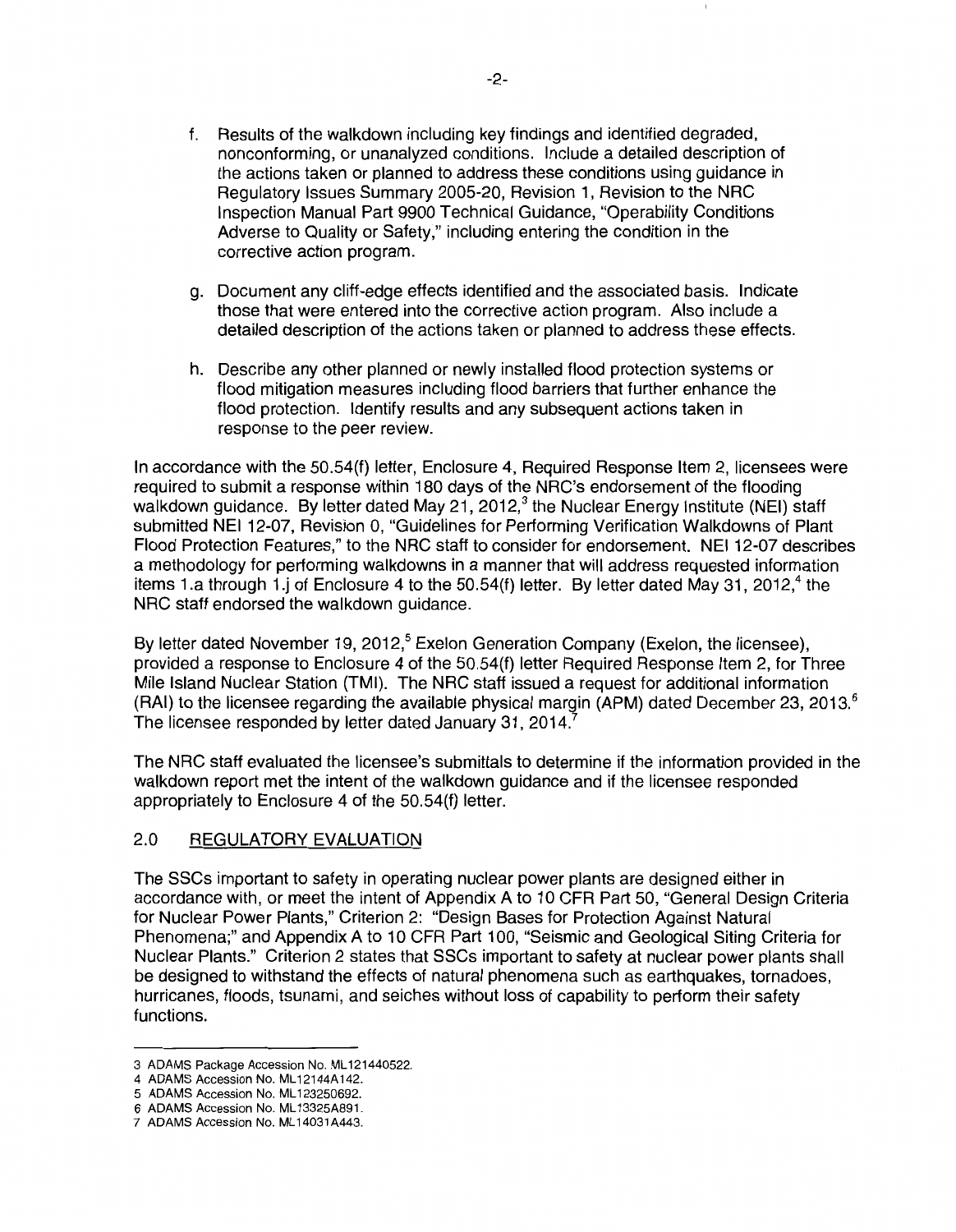For initial licensing, each licensee was required to develop and maintain design bases that, as defined by 10 CFR 50.2, identify the specific functions to be performed by an SSG, and the specific values or ranges of values chosen for controlling parameters as reference bounds for the design.

The design bases for the SSCs reflect appropriate consideration of the most severe natural phenomena that have been historically reported for the site and surrounding area. The design bases also reflect sufficient margin to account for the limited accuracy, quantity, and period of time in which the historical data have been accumulated.

The current licensing basis (CLB), as defined in 10 CFR 54.3(a), is the set of NRC requirements applicable to a specific plant, and a licensee's written commitments for ensuring compliance with, and operation within, applicable NRC requirements and the plant-specific design basis that are in effect.

## 3.0 TECHNICAL EVALUATION

All elevations herein are referenced to the National Geodetic Vertical Datum of 1929 (NGVD-29).

### 3.1 Design Basis Flooding Hazard for Three Mile Island

The licensee reported that the design basis flood at the TMI site is a probable maximum flood (PMF) elevation of 313.3 ft based on a stage discharge relationship for a peak Susquehanna River flow of 1.624 million cubic feet per second (cfs) as evaluated in 2011. This was a reevaluation of the original design basis flood of 309 ft determined in 1970. A dike protects TMI from a limiting event dam break of Raystown Lake Dam, as considered in the original licensing basis and re-evaluated in 1986 by the U.S. Army Corps of Engineers. TMI equipment required for safe shutdown is flood protected to an elevation of 313.3 ft. By comparison, the design plant grade elevation for TMI is 304.5 ft.

The licensee stated groundwater ingress protection is not included in the CLB, but that features including walls, floors, seals, plugs and valves are credited with groundwater ingress protection. The licensee stated that the predicted PMF duration is 104 hours. The TMI CLB does not describe an analysis for local intense precipitation.

Based on the NRC staff's review, the licensee appears to have sufficiently described the design basis flood hazard level(s) requested in the 50.54(f) letter and consistent with the walkdown guidance.

### 3.2 Flood Protection and Mitigation

### 3.2.1 Flood Protection and Mitigation Description

The licensee reported that the TMI CLB flood protection level and mitigation is at an elevation of 313.3 ft, based on the licensee's 2011 reevaluation. The flood-protection features are designed to protect the plant safety-related SSCs during all modes of operation. TMI flood protection and mitigation is initiated at a river elevation of 284.2 ft (200,000 cfs) per TMI flood emergency procedure OP-TM-AOP-002. A water-tight boundary up to 313.5 ft consisting of flood gates, seals, drain plugs and valves protects safe shutdown equipment. The flood protection and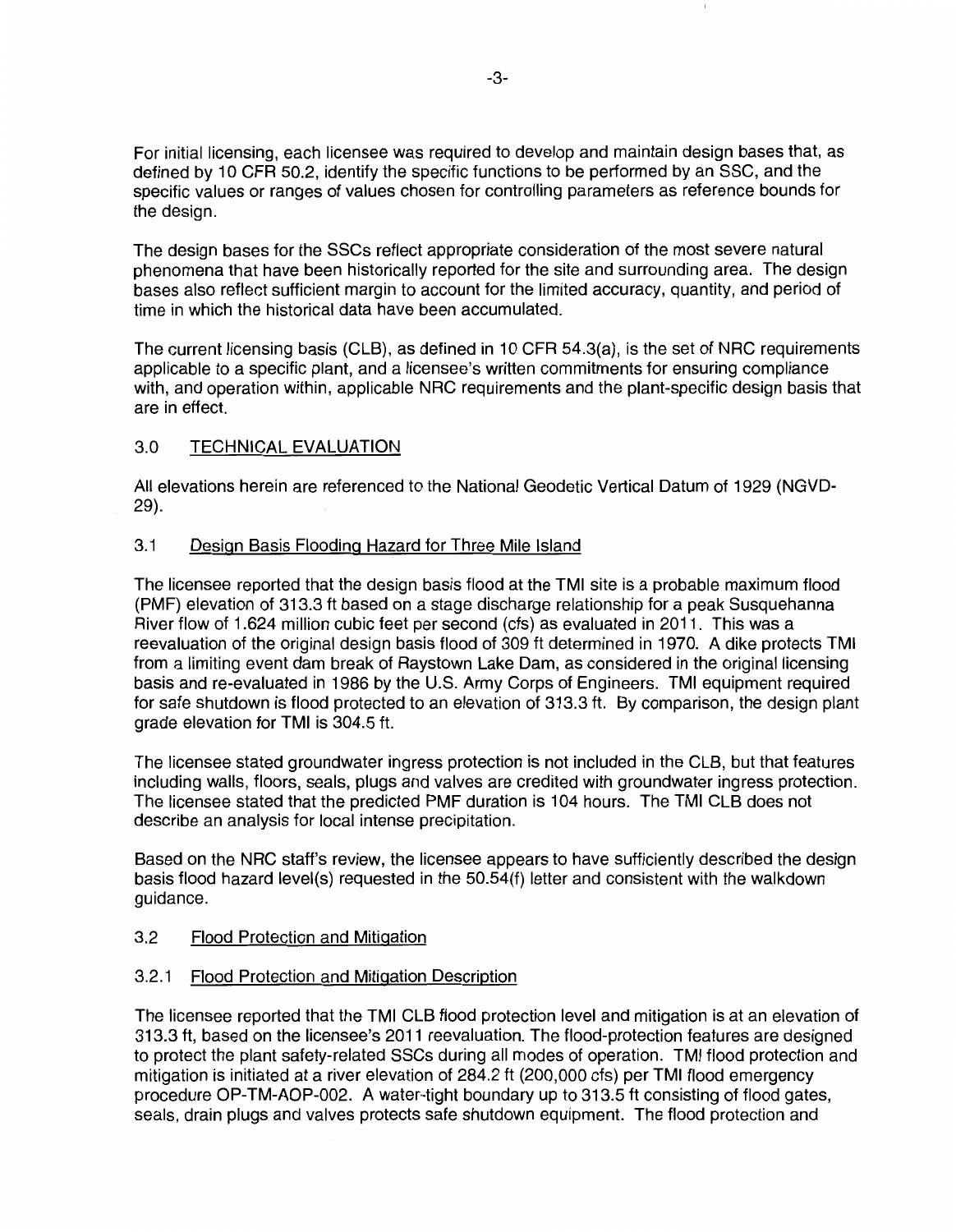mitigation features were designed using the following assumptions and inputs with discharge rates obtained from the National Weather Service (NWS) for the Susquehanna River gage at Harrisburg, PA:

- The flood protection procedure is initiated for a 36-hour forecast exceeding 350,000 cfs.
- Flood gates on noncritical access doors are installed for a 36-hour forecast exceeding 640,000 cfs.
- Emergency closure (flood barrier systems installed) will be initiated for a 36-hour forecast exceeding 900,000 cfs.
- The reactor will be shutdown if the measured river level at the Intake Structure reaches 300ft.

The Intake Screen and Pump House, Fuel Handling Building, Control Building, Auxiliary Building, Intermediate Building, Diesel Generator Building, Air Intake Tunnel and Heat Exchanger Vault, and Reactor Building form an external flood barrier. Credited flood protection features include flood gates, seals, inflatable seals, plugs, valves and check valves. All penetrations below the PMF elevation are sealed, and a qualified seal of a seismic gap between the Reactor Building and interfacing buildings was made watertight.

The TMI flood protection design standard document requires the flood barrier system to be fully installed prior to the river reaching an elevation of 303 feet at the Intake Screen and Pump House. During a PMF event, the river flow would increase from 200,000 cfs (284.2 ft) to 1.175 million cfs (303ft) in approximately 25 hours at the Intake Screen Pump House.

A total PMF event duration of 1 04 hours is based on the PMF hydrograph summed as follows: from emergency initiation (200,000 cfs) to the beginning of site inundation (304.5 ft site grade level) is 26 hours; from site inundation until water levels recede below site grade is 52 hours; and, the duration until the emergency procedure is terminated (i.e., river flow becomes less than 640,000 cfs), is 26 hours.

#### 3.2.2 Incorporated and Exterior Barriers

The licensee reported that the site has incorporated passive interior/exterior barriers including walls, floors, penetration seals, and internal conduit seals permanently in place requiring no operator manual actions. The licensee included all of these features in the flooding walkdowns.

The licensee did not state that site grading and associated elevations are a credited floodprotection feature. Features including walls, floors, seals, plugs and valves are credited with protection against groundwater ingress. Local intense precipitation is not described in the TMI CLB.

### 3.2.3 Temporary Barriers and Other Manual Actions

The licensee reported that the TMI site has flood protection features consisting of temporary barriers and features that require manual action. These actions include closing missile shield doors and inflating door seals at the Fuel Handling Building. Flood gates will be installed at various locations around the plant including the Intake Screen Pump House (ISPH) where a hatch, drain seals and sump pumps are installed. The hatch prevents flood water from entering through the flood protection boundary while the sump pumps remove water that may leak past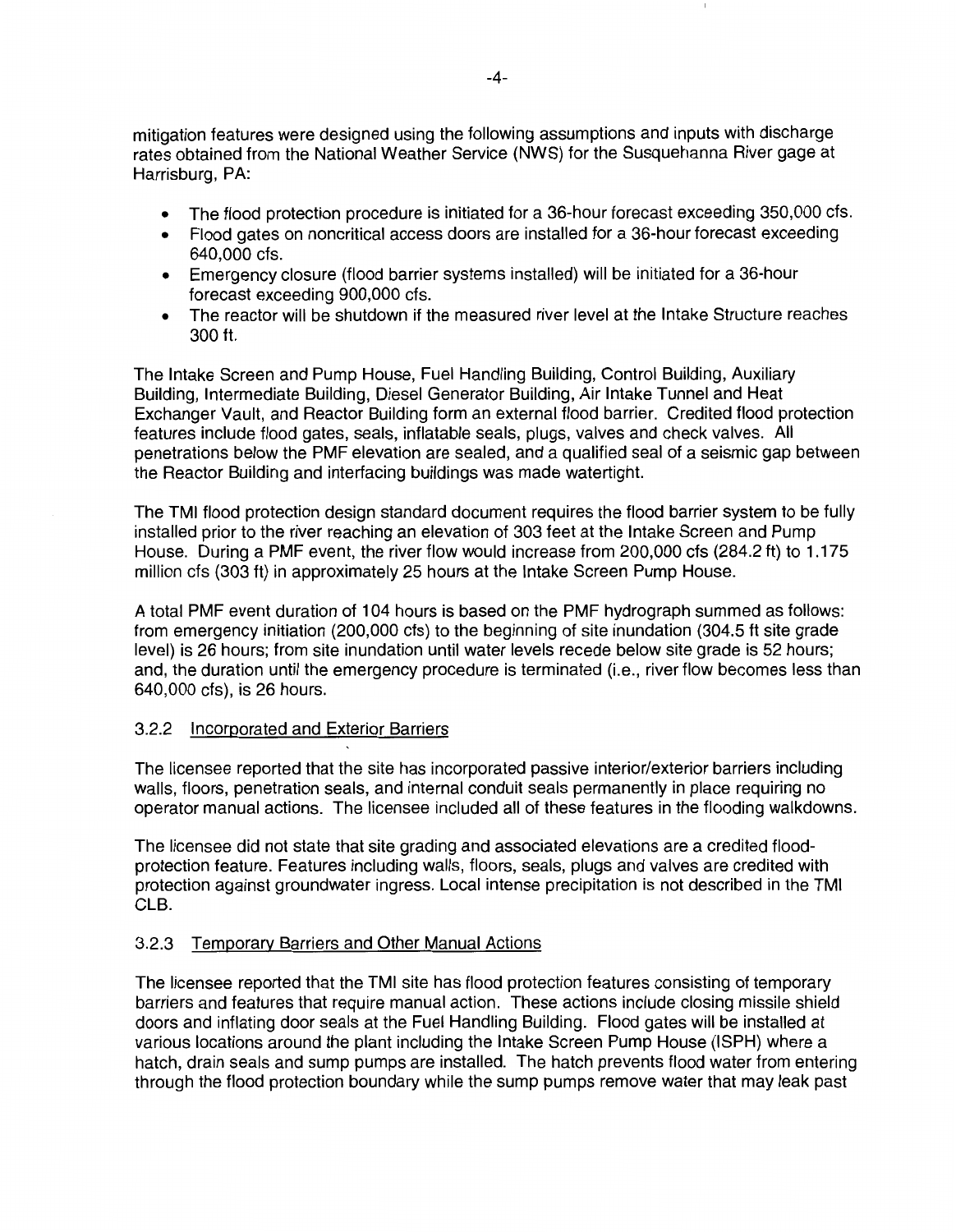the external flood boundary. Floor drain plugs are installed in the Turbine Building and the personnel hatch area of the Reactor Building.

The flood emergency procedure (OP-TM-AOP-002) is initiated for any of the following conditions: The Susquehanna River level at ISPH exceeds 284.2 ft (200,000 cfs); Susquehanna River level at the NWS Harrisburg Gage exceeds 12.63 ft {200,000 cfs); or, NWS Forecast Center forecasts a Susquehanna River flow greater than 350,000 cfs within the next 36 hours.

#### 3.2.4 Reasonable Simulation and Results

The licensee conducted reasonable simulations and drills as part of its flooding walkdown, which included walking through the flood protection procedure steps for installation of temporary barriers and other manual actions as described above. The simulations and drills considered the targeted available time given minimum staff available to perform the actions. The licensee optimized steps in the reasonable simulations to fall within the targeted available time of 25 hours. Available time for actions was compared to a flood emergency procedure initiated in September 2011 for tropical storm Lee to further demonstrate the adequacy of the time allowed for action. Licensed Operators receive initial training on the flood emergency procedure and every 2 years thereafter and/or when significant changes are implemented to the procedure.

The licensee outlined flood protection features in addition to those in the CLB which, although are not the primary means of protection, offer defense in depth. These features include vital powered sump pumps and Station Blackout Diesels protected by Unit 2 flood barriers. A Severe Flood Mitigation System to account for a significant flood barrier breach or a beyond design basis event provides alternative water supplies from the spent fuel pool or flood water to maintain core cooling with each action powered by available alternative sources.

#### 3.2.5 Conclusion

Based on the NRC staff's review, the licensee appears to have described protection and mitigation features as requested in the 50.54(f) letter and is consistent with the walkdown guidance.

#### 3.3 Warning Systems

The CLB does not credit room water level warning systems for protection from external flooding.

Based on the NRC staff's review, the licensee appears to have provided information to describe any warning systems as requested in the 50.54(f) letter and consistent with the walkdown guidance.

### 3.4 Effectiveness of Flood Protection Features

The licensee reported that the TMI site design basis PMF corresponds to a peak Susquehanna River flow of 1.624 million cfs and results in a CLB protection elevation up to 313.3 ft. The licensee's statements concluding that the credited flood protection features are effective are based on observations made during the walkdown, and reasonable simulations performed by the licensee. All features inspected that were not immediately acceptable were entered into the licensee's CAP.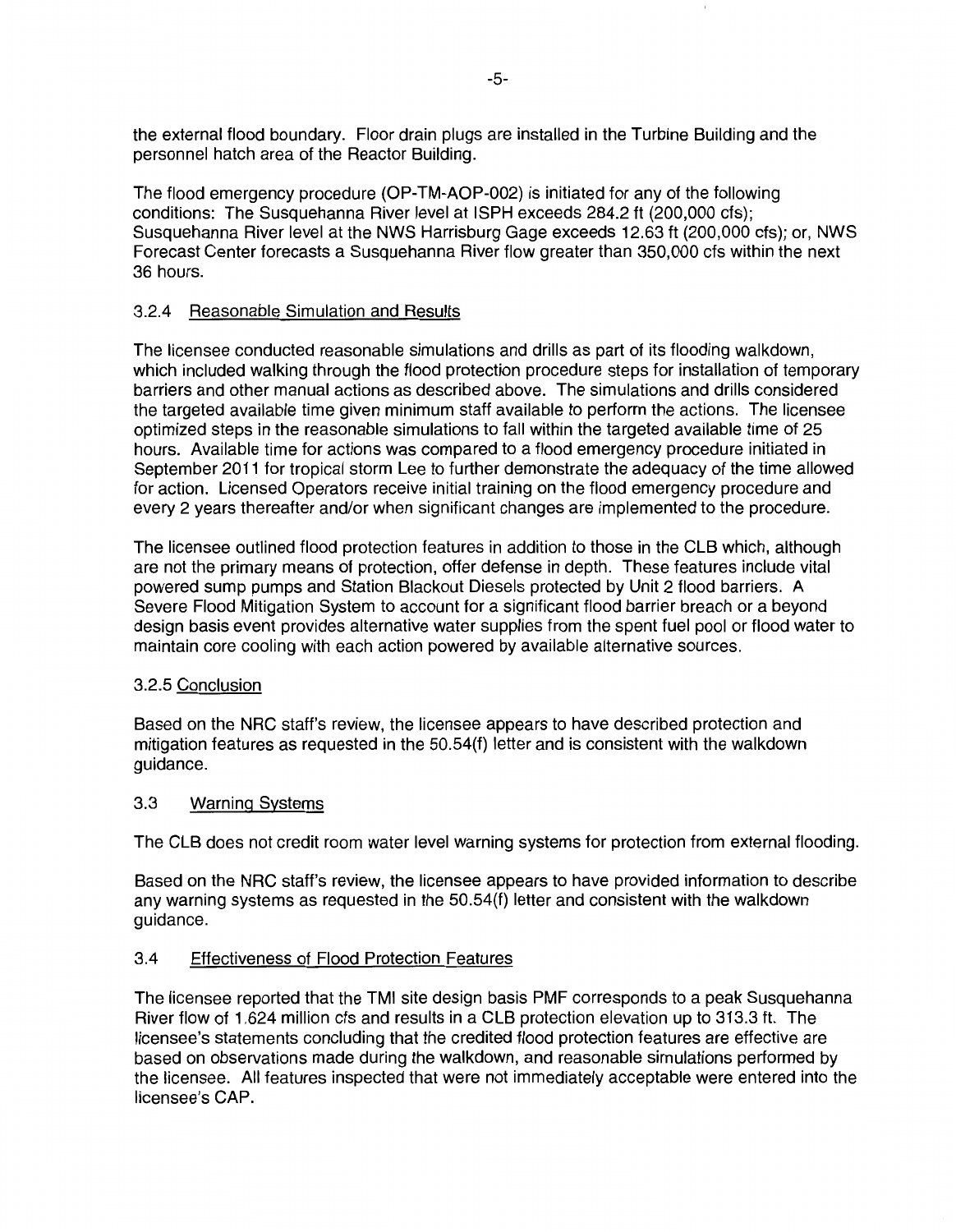The licensee used acceptance criteria consistent with the walkdown guidance. Based on the NRC staff's review, the licensee appears to have discussed the effectiveness of flood protection features as requested in the 50.54(f) letter and is consistent with the walkdown guidance.

### 3.5 Walkdown Methodology

By letter dated June 11, 2012, $^8$  the licensee responded to the 50.54(f) letter indicating that it intended to utilize the NRC-endorsed walkdown guidance contained in NEI 12-07, Rev. 0-A, "Guidelines for Performing Verification Walkdowns of Plant Flood Protection Features."<sup>9</sup>

The licensee's walkdown submittal dated November 19, 2012, indicated that the licensee implemented the walkdowns consistent with the intent of the guidance provided in NEI 12-07. The licensee did not identify any exceptions from NEI 12-07.

Based on the NRC staff's review, the licensee appears to have presented information related to the implementation of the walkdown process as requested in the 50.54(f) letter, and is consistent with the walkdown guidance.

### 3.6 Walkdown Results

### 3.6.1 Walkdown Scope

The licensee performed walkdowns of flood-protection features at the Intake Screen and Pump House, Fuel Handling Building, Control Building, Auxiliary Building, Intermediate Building, Diesel Generator Building, Air Intake Tunnel, Heat Exchanger Vault, and Reactor Building. Flood protection features walked down included doors, walls, floors, seals, valves and flood gates. In addition, the licensee performed reasonable simulations and drills including installation of flood gates, hatches and seals. The licensee stated that all operator actions to install flood-mitigation features could be completed within 25 hours. The licensee stated that under all plant configurations and modes of operation, flood response procedures are designed to protect the plant and those actions to establish the flood protection boundary would not be adversely affected by weather conditions associated with the flood.

The licensee used acceptance criteria consistent with NEI 12-07 supplemented with plantspecific procedures for site specific protection feature inspections.

### 3.6.2 Licensee Evaluation of Flood-Protection Effectiveness. Key Findings, and Identified **Deficiencies**

The licensee performed an evaluation of the overall effectiveness of the plant's flood-protection features. Barrier walls were found to have no sign of degradation or cracks, interior surfaces did not show signs of water intrusion, no evidence of leakage through wall and floor penetrations were found, credited valves were found to be in good condition, and flood gates were found to be consistent with design drawings and free from obstructions. The licensee stated that no deficiencies exist that could adversely impact the design basis function(s) of external floodprotected features as credited in the CLB.

<sup>8</sup> ADAMS Accession No. ML 12164A569.

<sup>9</sup> ADAMS Accession No. ML 12173A215.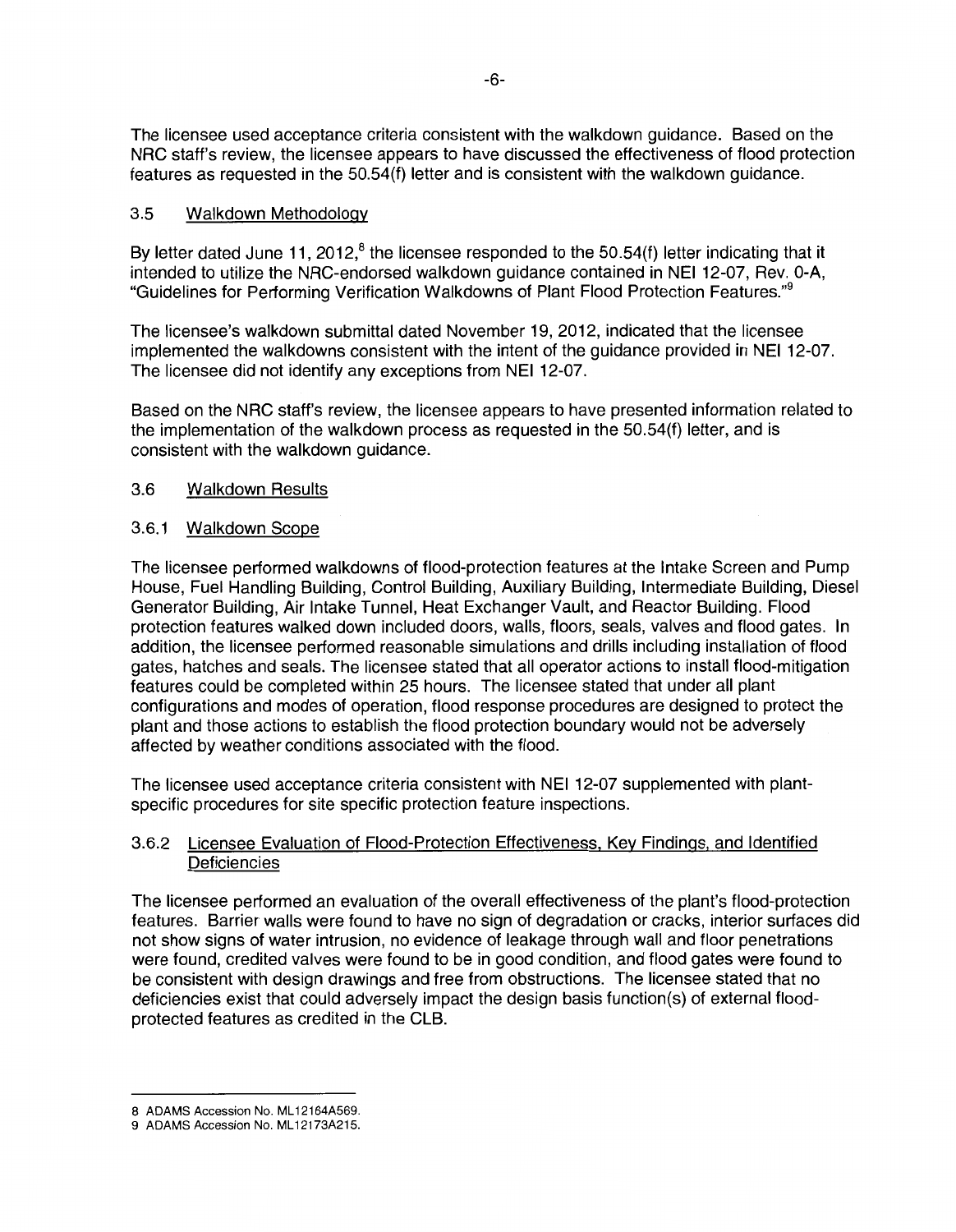NEI 12-07 defines a deficiency as follows: "a deficiency exists when a flood protection feature is unable to perform its intended function when subject to a design basis flooding hazard." The licensee identified deficiencies because of the walkdowns which included spare plugs, sealing conduits, and new seal installations. These deficiencies were entered into the licensee's CAP and have been subsequently resolved.

NEI 12-07 requires licensees to identify observations/potential deficiencies in the CAP that were not yet dispositioned at the time the walkdown report was submitted. The licensee's observations awaiting disposition are repairs to concrete cracks in walls and ceilings in the Heat Exchanger Vault, Tendon Access Gallery and Air Intake Tunnel.

### 3.6.3 Flood-Protection and Mitigation Enhancements

The licensee discussed flood-protection and mitigation enhancements in the flooding walkdown report that include isolating air intake drains, pre-installation of flood gates, improved river level instrumentation, installing new seals, installing valves to isolate potential flow paths, raising the elevation of flood protection barriers to 313.3 ft and installing a qualified seal on the Reactor Building seismic gap.

Optimized procedures have been incorporated into the flood emergency procedures, flooding surveillance procedures and programmatic controls for flood barrier actions at the TMI site.

### 3.6.4 Planned or Newly Installed Features

The licensee described enhancements to improve TMI response to a flood including revising procedures based on reasonable simulation and drill experience, which included installation of hatch covers and supplemental flood gates. During the walkdown, the licensee identified an action for several corrections and enhancements to flood boundary drawings and the flood protection system design basis document. Flood design enhancements as identified in Section 3.6.3 were also entered into the licensee's CAP.

### 3.6.5 Deficiencies Noted and Actions Taken or Planned to Address

The licensee identified deficiencies and entered these features into the CAP and actions identified to resolve the conditions. Featured identified and subsequently dispositioned include issues with valves, seals, plugs and hoses. Items not yet dispositioned are repairs to cracks in walls and ceilings In the Heat Exchanger Vault, Tendon Access Gallery and Air Intake Tunnel.

Missing conduit internal sealing material for flood protection, in the Air Intake tunnel, was identified by the walkdown inspection. The cause was attributed to inadequate configuration management during original construction. Each conduit from the yard electrical vaults that is not sealed could potentially provide a leak path during flood conditions from the yard electrical vaults to the Auxiliary building. Flood water entering the Auxiliary Building could impact the decay heat removal safety function. Compensatory measures were enacted at the time of discovery.

The deficiency was considered reportable by the licensee, in accordance with 10 CFR 50.73, and a license event report (LER) LER- 2012-002-00 was submitted on October 09, 2012.<sup>10</sup>

<sup>10</sup> ADAMS Accession No ML12284A516.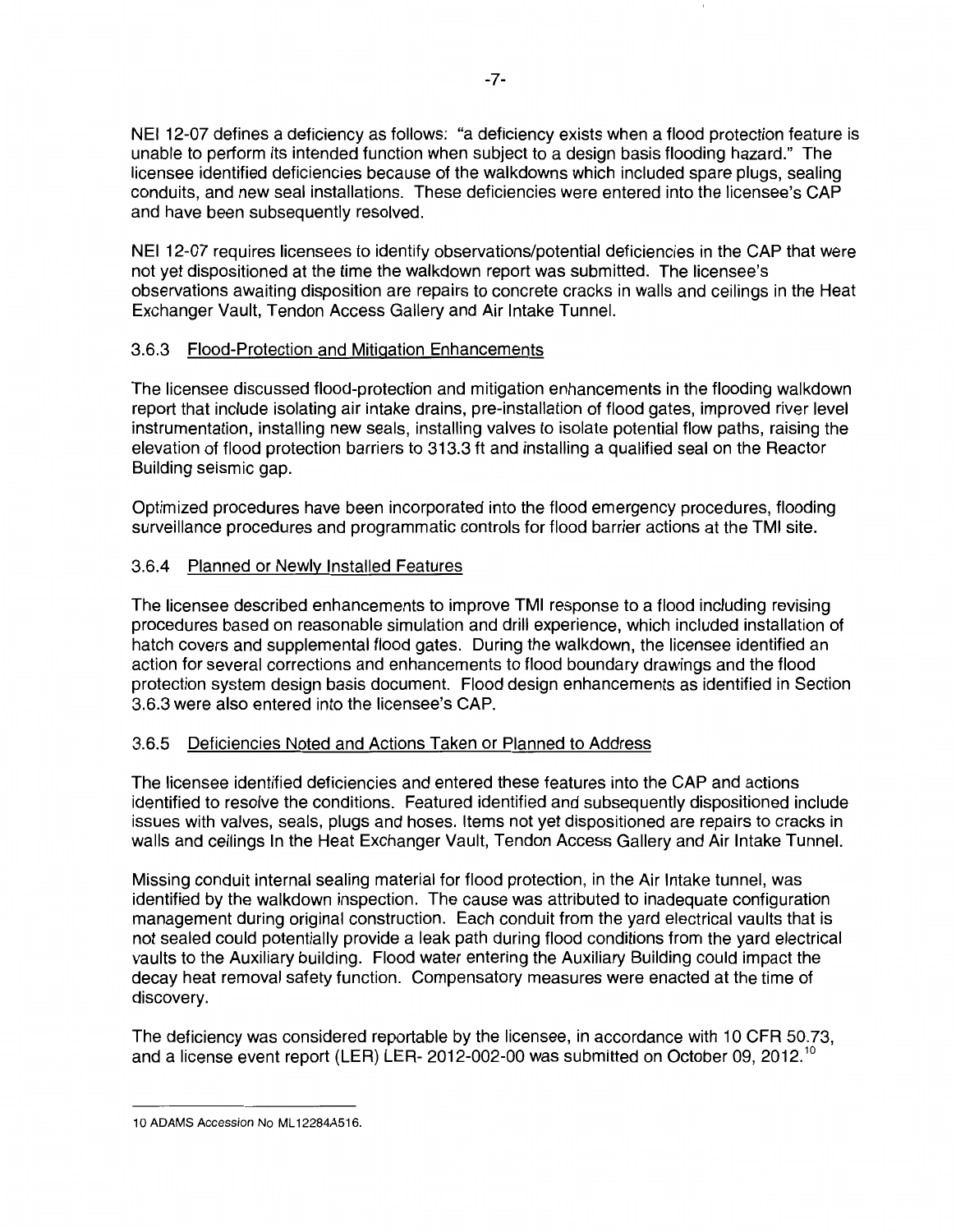In a subsequent update submittal on January 15, 2013, $<sup>11</sup>$  the licensee completed the corrective</sup> action to modify the design deficiency, as identified in the flooding walkdown.

### 3.6.6 Staff Analysis of Walkdowns

The NRC staff reviewed the licensee's walkdown report dated November 19, 2012. The licensee provided an evaluation of flood-protection procedures in the walkdown report. The NRC staff found that the reasonable simulations conducted for these procedures were adequately described and met the intent of the walkdown guidance. The licensee provided detail related to its determination that all flood protection features that were immediately acceptable were performing their credited functions effectively, and deficiencies and potential deficiencies were entered into the licensee's CAP.

Based on the above assessment, the licensee appears to have provided results of the walkdown and described any other planned or newly installed flood protection systems or flood mitigation measures as requested in the 50.54(f) letter and consistent with the walkdown guidance. Based on the information provided in the licensee's submittal, the NRC staff concludes that the licensee's implementation of the walkdown process meets the intent of the walkdown guidance.

### 3.6.7 Available Physical Margin

The NRC staff issued an RAI to the licensee regarding the available physical margin (APM) dated December 23, 2013.<sup>12</sup> The licensee responded with a letter dated January 31, 2014.<sup>13</sup> The licensee has reviewed their APM determination process, and entered any unknown APMs into their corrective action program. The NRC staff reviewed the response, and concluded that the licensee met the intent of the APM determination per NEI 12-07.

Based on the NRC staff's review, the staff concludes that the licensee has documented the information requested for any cliff-edge effects, as indicated in Requested Information item 2.g of the 50.54(f) letter consistent with Appendix D, Walkdown Report, of the walkdown guidance. Further, staff reviewed the response, and concludes that the licensee met the intent of the APM determination per NEI 12-07.

Based on the NRC staff's review, the licensee appears to have documented the information requested for any cliff-edge effects, as requested in the 50.54(f) letter and consistent with the walkdown guidance. Further, the NRC staff reviewed the response, and concluded that the licensee met the intent of the APM determination per NEI 12-07.

#### 3.7 NRC Oversight

<sup>11</sup> ADAMS Accession No ML 13016A054.

<sup>12</sup> ADAMS Accession No. ML13325A891.

<sup>13</sup> ADAMS Accession No. ML 14031 A443.